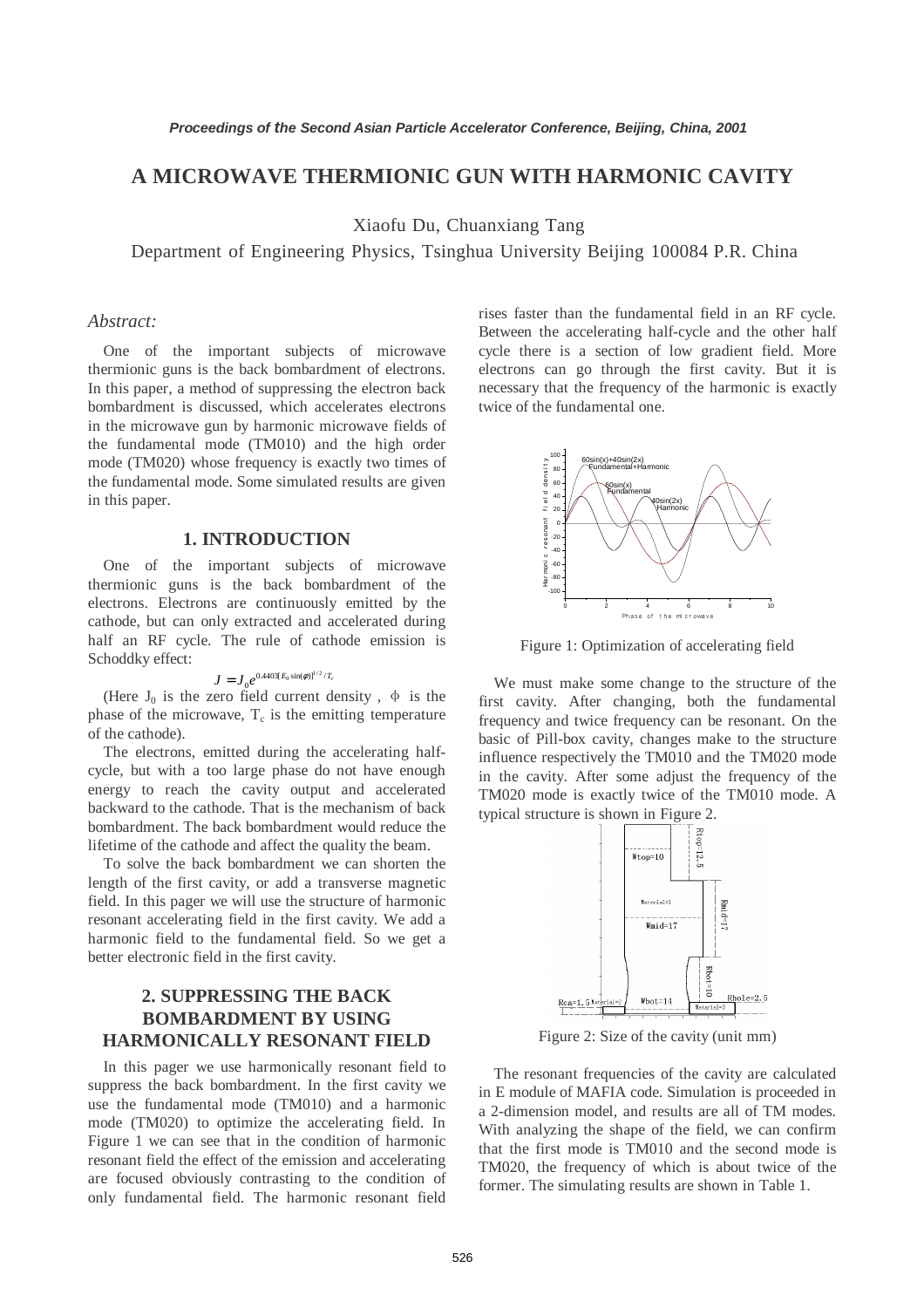| Mode Number | Frequency(Hz) |
|-------------|---------------|
|             | 2.857730E+09  |
| 2           | 5.724444F+09  |
| 3           | 9.310184E+09  |
| 4           | 1.006525E+10  |
| 5           | 1.284680E+10  |
| 6           | 1.363316F+10  |
| 7           | 1.580874F+10  |
| 8           | 1.648731E+10  |
| 9           | 1.788946F+10  |
| 10          | 1.832828E+10  |

Table 1: Frequency computing in E module in MAFIA

### **3. SIMPLE NUMERIC SIMULATION**

Firstly we use a simple simulation to find out the filed gradient ratio of the TM010 mode and TM020 mode in which the back bombardment can be well rejected. We neglect the space charge effect of the particles, and consider the emitted electrons are either going straight to the exit through the cavity or coming back to the cathode. Based on the above assumption, we developed a simple simulation code to simulate the whole process. We simulate in the case of the cavity length is 3mm, 6.4mm, 10mm, 14mm, 20mm. We keep the fundamental mode field gradient at 60MV/m and only change the gradient of the high order mode (TM020) to get the ratio of output energy and the back bombardment energy. The results are shown in Figure 3.

We can conclude that the shorter the cavity the more obvious the change of the ratio of output and back bombardment. And when the ratio of the field of fundamental and harmonic is approximately 3:2, the back bombardment can be well restrained. In this pager, the cavity length is 14mm. When the high order mode gradient is 0 MV/m the ratio of output and back bombardment is 10.43 and when the high order mode 40MV/m the ratio 16.03. The back bombardment is not effectively restrained according to the above simulation. But our simulation is only a simply and qualitative one. With a few well-known codes we can get some better results.



Figure 3: The ratio of output and the back bombardment relative to the field gradient of TM020

### **4. SIMULATION WITH MAFIA**

When simulating with MAFIA, we assume that the cathode temperature is 1700K and the zero field current density of the cathode is  $16A/cm<sup>2</sup>$ . The fundamental field gradient is 60MV/m. By changing the gradient of the harmonic field while simulation, we can know whether the back bombardment is well retrained or not under the harmonic field. The total charge of the macro particles is 9.677e-10C. The simulation result is shown on Table 2.

| Number of macro particle                      | 100000 |       |
|-----------------------------------------------|--------|-------|
| Gradient of harmonic field MV/m               |        | 40    |
| Average power of output $(P_0 K W)$           | 661    | 907   |
| Average power of back bombardment $(P_h K W)$ | 138    | 72.7  |
| $P_0/P_b$                                     | 5.96   | 12.5  |
| Average current of output $(I_0 A)$           | 1.96   | 2.57  |
| Average current of back $(I_b A)$             | 0.708  | 0.214 |
| Iօ/Iե                                         | 2.76   | 19    |

Table 2: the simulation results

Under a harmonic field the ratio of output and back bombardment is obviously improved. Fig.4 shows the emission curves assumed in MAFIA code (solid line) or computed according to Schoddky effect (dot line) while the harmonic field gradient is zero. And Fig.5 shows the curves we drawn according to Schoddky effect. One is the curve when the harmonic field gradient is zero (dot line). And another is when the field gradient is 40MV/m (solid line). When the harmonic field gradient is 40MV/m, the cathode will emit twice in an RF-cycle. But most of the electrons are emitted in the first time (0- 180 degree).